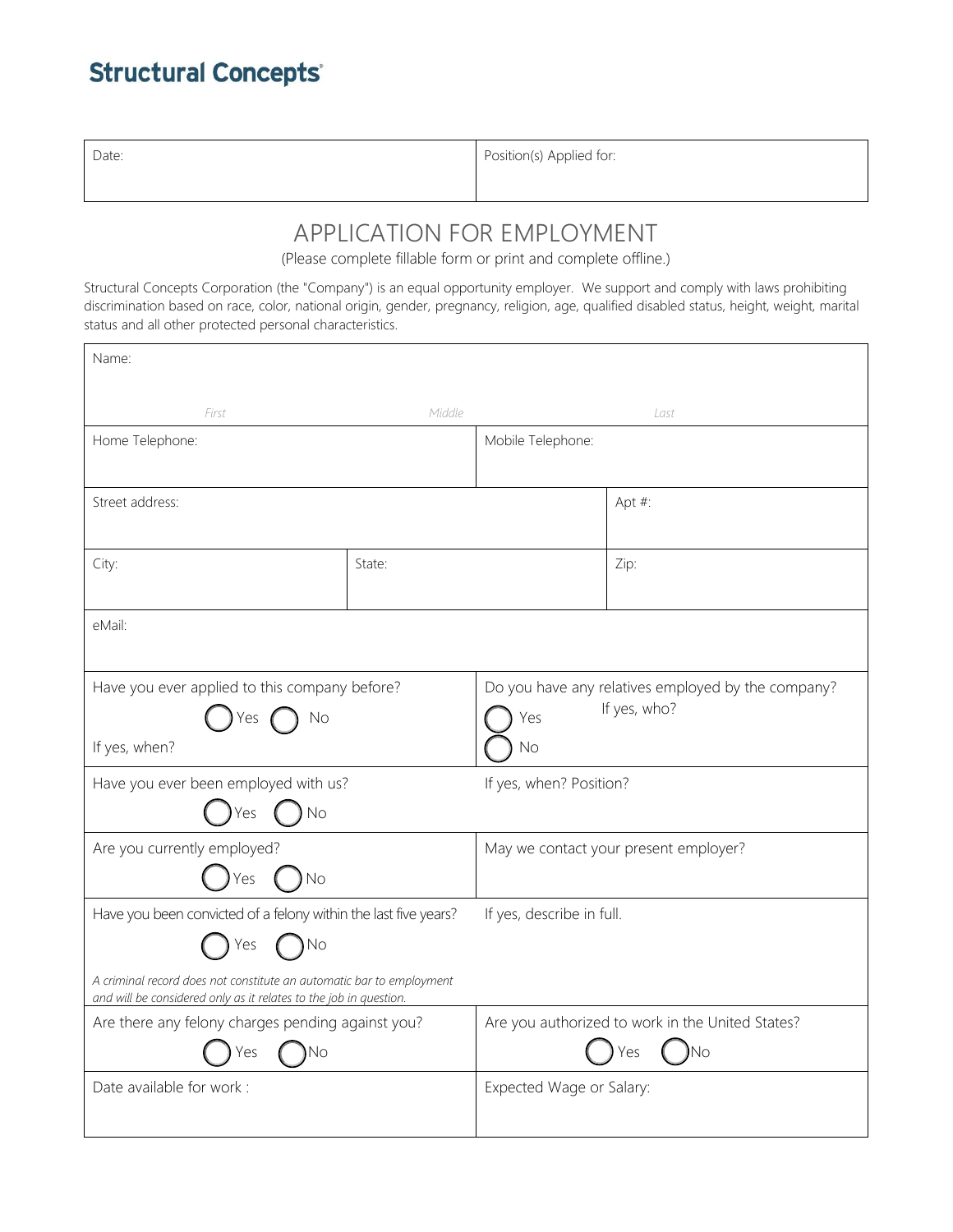# **Structural Concepts**

| $Part Time$ Full Time Shift: 1 2 3 3           | Are you currently on "lay-off" status and subject to recall?                                                                                |
|------------------------------------------------|---------------------------------------------------------------------------------------------------------------------------------------------|
| Check all that apply.                          | $()$ Yes $()$ No                                                                                                                            |
| have applied with or without an accommodation? | Is there anything that will prevent you from performing the essential functions of the position for which you<br>$\bigcap$ Yes<br>$\bigcap$ |

PRIOR WORK HISTORY (Start with your most recent employer.) Do Not Omit Any Employers - Use Additional Sheets of Paper if Necessary for a Complete Employment Record

| <b>DATES</b>                            | RATE OF PAY | <b>EMPLOYER</b>                                       | SUPERVISOR                        |  |
|-----------------------------------------|-------------|-------------------------------------------------------|-----------------------------------|--|
| FROM:                                   | START:      | NAME:                                                 | NAME:                             |  |
| TO:                                     | FINISH:     | CITY:                                                 | TITLE:                            |  |
| Describe the work you did:              |             |                                                       | What was your reason for leaving? |  |
| <b>DATES</b>                            | RATE OF PAY | <b>EMPLOYER</b>                                       | <b>SUPERVISOR</b>                 |  |
| FROM:                                   | START:      | NAME:                                                 | NAME:                             |  |
| TO:                                     | FINISH:     | CITY:                                                 | TITLE:                            |  |
| Describe the work you did:              |             | What was your reason for leaving?                     |                                   |  |
|                                         |             |                                                       |                                   |  |
| <b>DATES</b>                            | RATE OF PAY | <b>EMPLOYER</b>                                       | SUPERVISOR                        |  |
| FROM:                                   | START:      | NAME:                                                 | NAME:                             |  |
| TO:                                     | FINISH:     | CITY:                                                 | TITLE:                            |  |
| Describe the work you did:              |             | What was your reason for leaving?                     |                                   |  |
|                                         |             |                                                       |                                   |  |
| May we contact your previous employers? |             | If not, indicate those you do not wish us to contact. |                                   |  |
|                                         | No          |                                                       |                                   |  |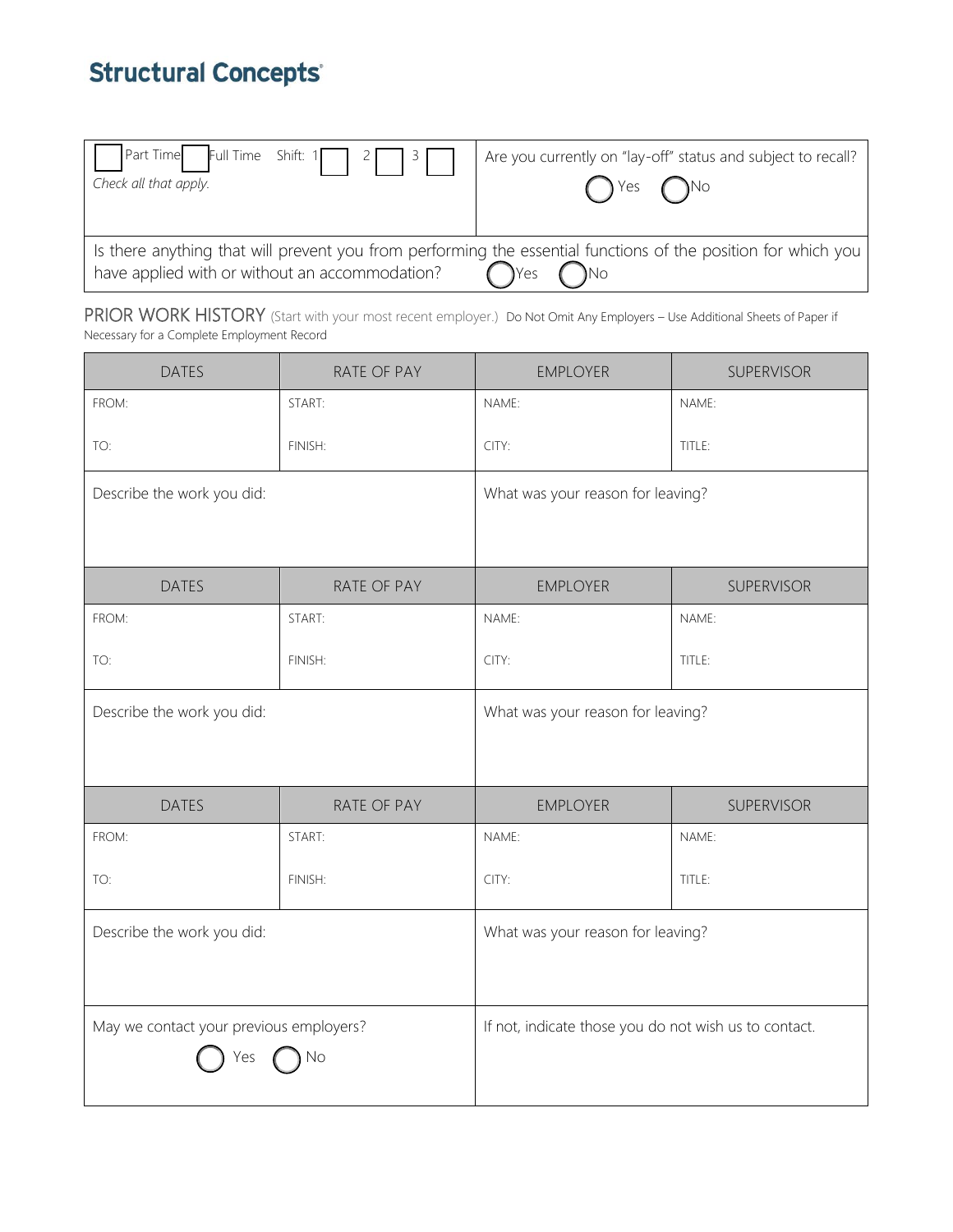# **Structural Concepts**

### EDUCATION

| School                | Name and Address of School | Course of Study | Years<br>Completed | Diploma/Degree |
|-----------------------|----------------------------|-----------------|--------------------|----------------|
| High School           |                            |                 |                    |                |
| Undergraduate College |                            |                 |                    |                |
| Graduate/Professional |                            |                 |                    |                |
| Other (Specify)       |                            |                 |                    |                |

### ADDITIONAL INFORMATION

| <b>Emergency Contact Information</b> |                            |               |
|--------------------------------------|----------------------------|---------------|
| In case of emergency notify:         | Emergency Contact address: | Phone Number: |

| Have you ever served in the U.S. Armed Forces?<br>) No<br>Yes                                                                                                                                                       | If yes, what branch? |  |
|---------------------------------------------------------------------------------------------------------------------------------------------------------------------------------------------------------------------|----------------------|--|
|                                                                                                                                                                                                                     | Rank at discharge:   |  |
| Dates of Duty: From:                                                                                                                                                                                                | To:                  |  |
| State any additional information you feel may be helpful to us in considering your application, including any job related training in<br>the U.S. Military (special training and duty stations) or other employers. |                      |  |

### REFERENCES *Do not include relatives.*

| Name     | Phone Number | <b>Business</b> | Relationship |
|----------|--------------|-----------------|--------------|
| . .      |              |                 |              |
| <u>.</u> |              |                 |              |
| 3.       |              |                 |              |